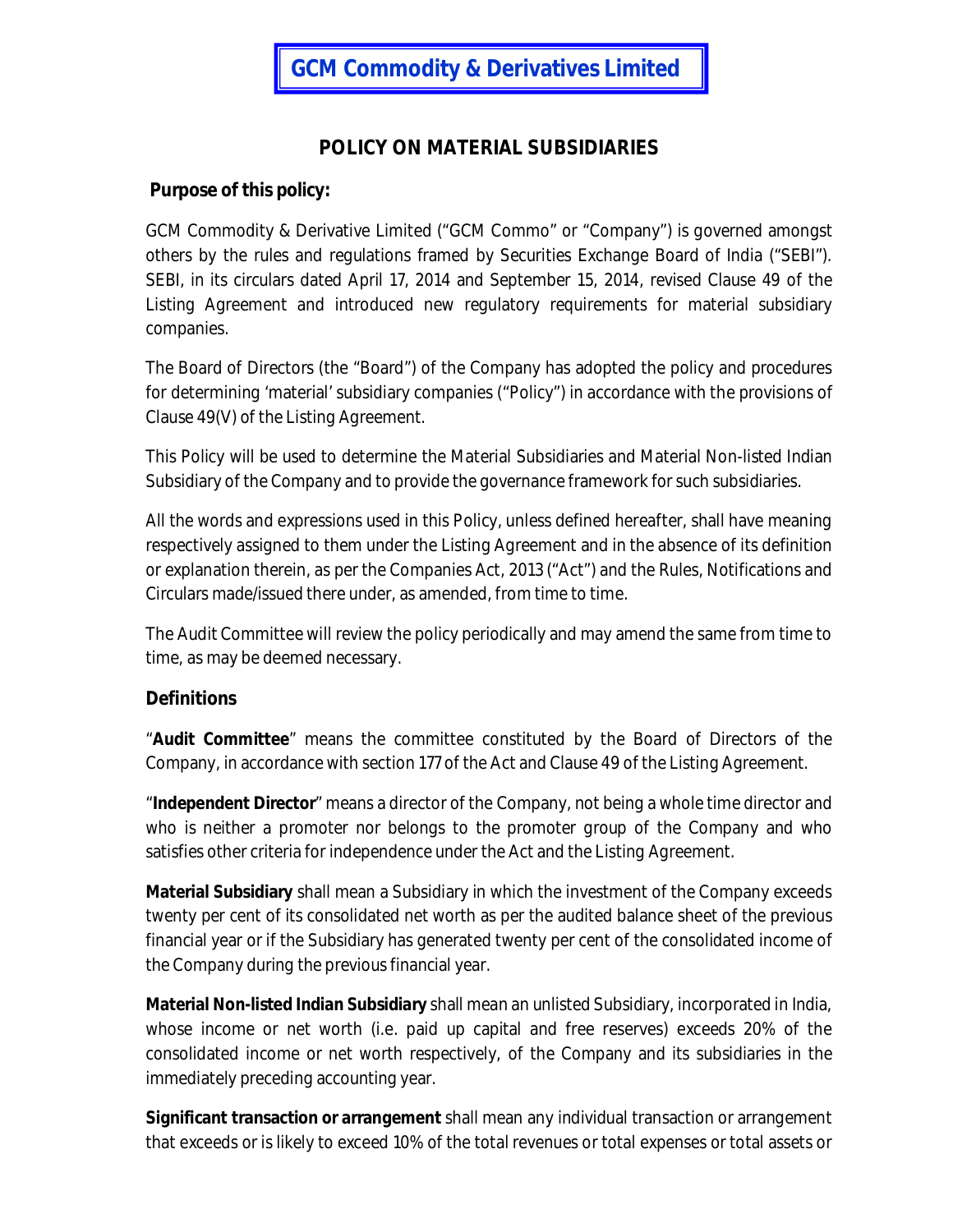total liabilities, as the case may be, of the material unlisted subsidiary for the immediately preceding accounting year. "Subsidiary" shall be as defined under the Act and the rules made there under.

"**Unlisted Subsidiary**" means Subsidiary whose securities are not listed on any recognized Stock Exchanges.

### **Policy and procedure**

- 1. The Audit Committee shall also review the financial statements, in particular, the investments made by the Unlisted Subsidiary of the Company.
- 2. The minutes of the Board meetings of the Unlisted Subsidiary Company shall be placed at the Board meeting of the Company at regular intervals.
- 3. The Board shall be provided with a statement of all significant transactions and arrangements entered into by the Unlisted Subsidiary Company.
- 4. One Independent Director of the Company shall be a director on the board of the Material Non-Listed Indian Subsidiary.
- 5. The Company shall not dispose of shares in its Material Subsidiary, which would reduce its shareholding (either on its own or together with other Subsidiaries) to less than 50% or cease the exercise of control over the Subsidiary without passing a special resolution in its general meeting except in cases where such divestment is made under a scheme of arrangement duly approved by Court/Tribunal.
- 6. Selling, disposing and leasing of assets amounting to more than twenty percent of the assets of the Material Subsidiary on an aggregate basis during a financial year shall require prior approval of shareholders by way of special resolution unless the sale/disposal/lease is made under a scheme of arrangement duly approved by a Court/Tribunal.

### **Disclosures**

The Company shall disclose in its Board's report, details of this Policy as required under the Act and the Listing Agreement. This Policy shall be disclosed on the Company's website and a web link thereto shall be provided in the Board's report.

## **Limitation and Amendment**

In the event of any conflict between the provisions of this Policy and of the Act or Listing Agreement or any other statutory enactments, rules, the provisions of such Act or Listing Agreement or statutory enactments, rules shall prevail over this Policy. Any subsequent amendment / modification in the Listing Agreement, Act and/or applicable laws in this regard shall automatically apply to this Policy.

Signed Effective Date: